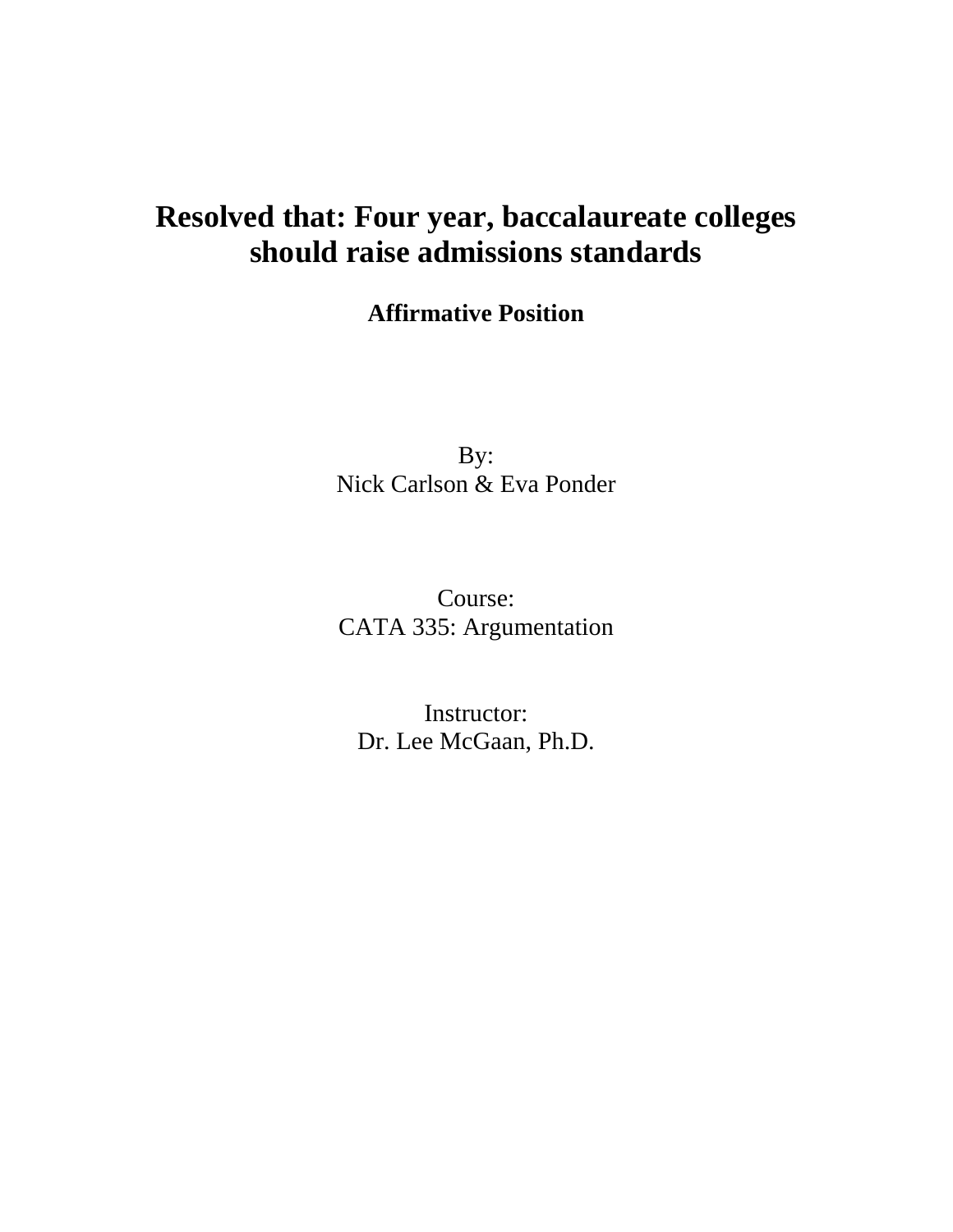# **Section 1**:

## **Affirmative**

Resolved that: Four year, baccalaureate colleges should raise admissions standards.

#### **Definitions:**

- "four-year, baccalaureate colleges" institutions of higher education, both private and public, that award bachelor's degrees at the completion of four-year programs.
	- o *Include*s: colleges, universities
	- o *Does not include*: community colleges, trade schools, or graduate schools
- "admissions standards" combination of academic criteria used to accept or deny students acceptance into baccalaureate programs.
	- o *Includes*: SAT/ACT scores, cumulative high school GPA or GED
	- o *Does not include*: race, economic standing, religion, sex, etc.

All definitions created by the affirmative team for inclusion/exclusion purposes. Since they were created in this manner, references were not utilized, explaining the lack of citations in *Section I*.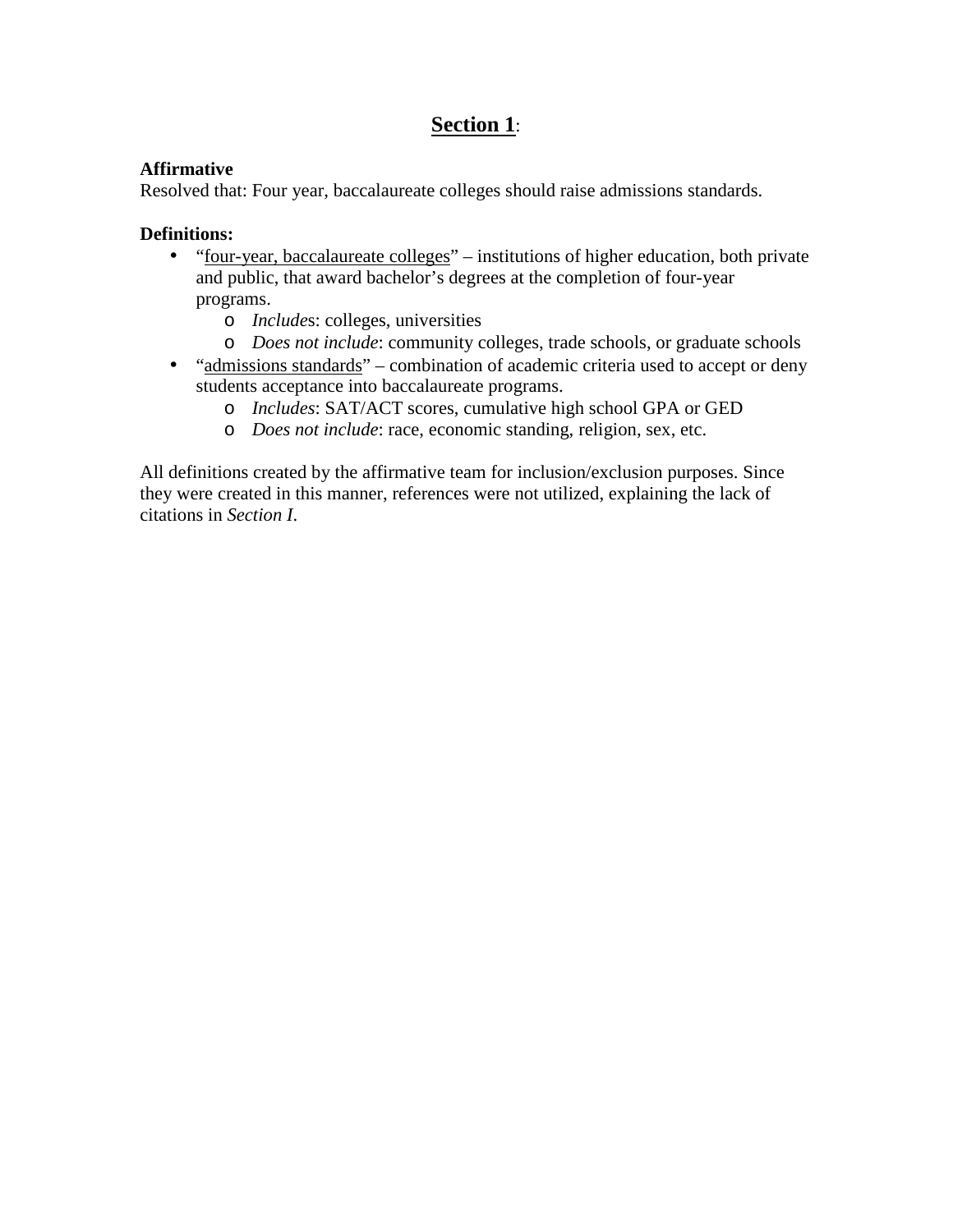## **Section 2:**

**Claim:** Four year, baccalaureate colleges should raise admissions standards

Grounds 1: A high percentage of students failing to finish a four-year college degree is a goal failure.

Grounds 2: Dropouts have debt but no degree, producing a significant harm.

Grounds 3: Presence of remedial education in postsecondary education is a significant harm.

Grounds 4: Potential for a greater good lies in better allocating resources.

Grounds 5: When there are a significant number of students in a class who aren't up to standard, it brings down the *entire* class, resulting in significant harm.

Grounds 6: The raising of academic standards will motivate individuals to strive to meet those standards in admissions at baccalaureate institutions.

Grounds 7. Our plan will decrease the high percentage of students failing to finish a fouryear college degree, thus eliminating the goal failure.

Grounds 8: To decrease the significant harm our plan will cut down on the dropouts thus significantly reducing debt with no degree.

Grounds 9: The presence of remedial education in postsecondary education will be removed by our plan, thereby removing the significant harm.

Grounds 10: Our plan will better allocate resources thus providing a greater good.

Grounds 11: Our plan will remove the significant number of students that are below par in classes, thereby reducing the significant harm.

Grounds 12: Our plan provides for additional benefits.

Warrant: (Policy) If there are significant, inherent problems which can be solved by a workable plan with advantages outweighing disadvantages, it should be implemented.

Backing: Communication textbooks and Dr. Lee McGaan, professor of communication studies, attest to this truth.

Qualifier: Probably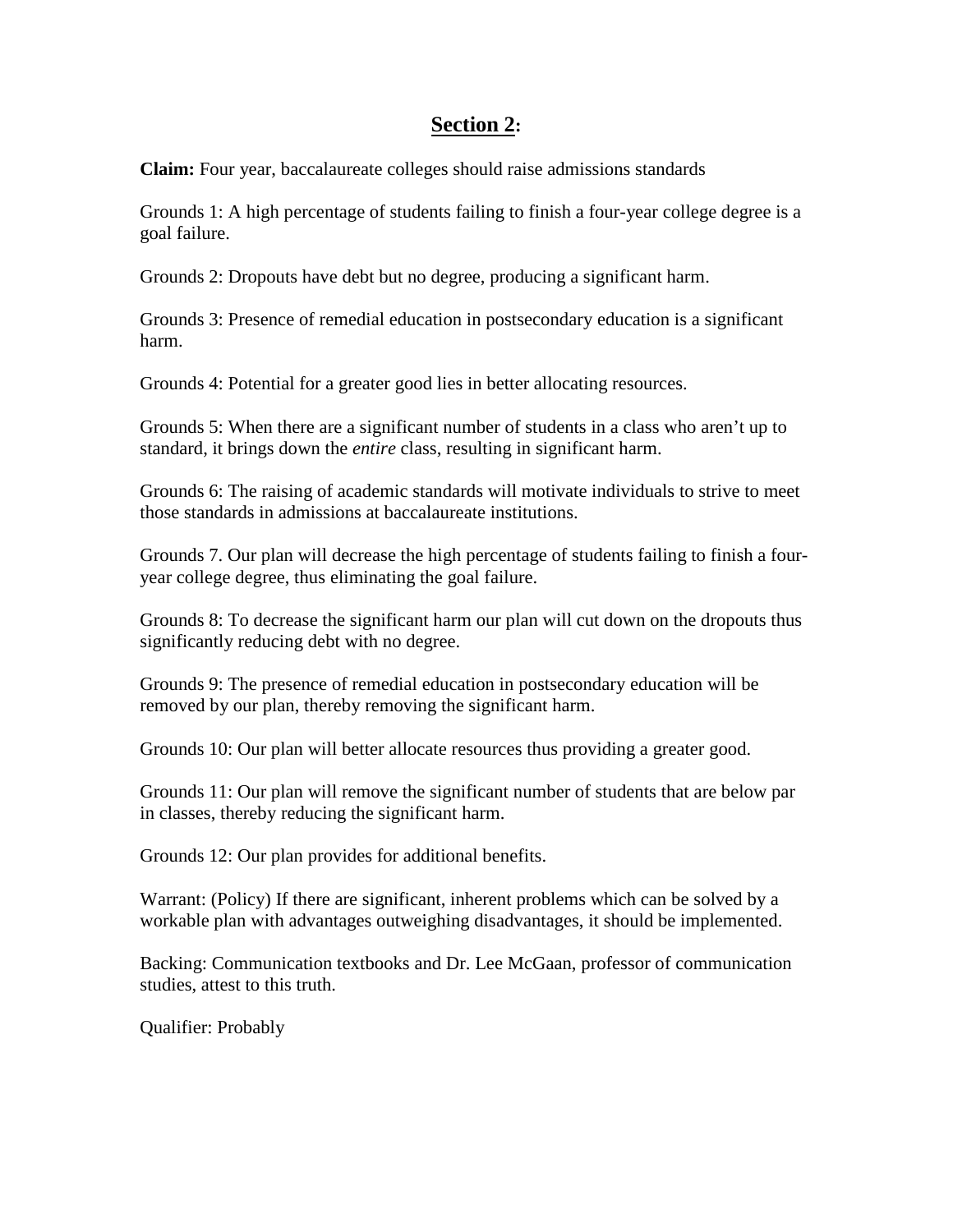# **Section 3:**

#### **Presentation of Problems: Goal Failure 1:**

**Claim:** A high percentage of students failing to finish a four-year college degree is a goal failure.

Grounds 1: According to the U.S. Department of Education website, "The goal of Upward Bound," one of the Department's initiatives, "is to increase the rate at which participants complete secondary education and enroll in and graduate from institutions of postsecondary education," yet currently the national five-year rate of baccalaureate degree completion is less than 50%, and persistence is shown in that this rate has declined over the past 10 years (Barefoot 9).

Warrant 1: (Definition) In order to have a goal failure, a goal must be presented and shown to be not currently met.

Backing 1: According to the definitions of prima facie case components set forth in Lee McGaan's *Argumentation* class.

Grounds 2: The national aggregate first-to-second year retention rate for all four-year institutions is only 73% (Barefoot 10).

Warrant 2: (Sign) The first-to-second year retention rate is a good indicator of degree completion as a whole.

Backing 2: According to Dr. Betsy O. Barefoot of the Policy Center on the First Year of College in a 2004 article, the student drop out rate is at its highest level between the first and second year (9).

Grounds 3: According to an extensive educational study published in *The Journal of Higher Education,* "taking many remedial courses clearly lowers graduation chances for students in bachelor's degree programs" (Attewell et. al 908).

Warrant 3: (Cause) The taking of many remedial courses is sufficient to bring about low completion rates that cause the goal failure.

#### **Significant Harm 2**

**Claim:** Dropouts have debt but no degree, producing a significant harm.

Grounds 1: According to the National Center for Public Policy and Higher Education (NCPPHE), "Half of all freshmen entering college borrow, and more than 20 percent of all borrowers drop out" (*College Dropouts* 16).

Warrant 1: (Definition) By definition, 10% of all freshmen is a number sufficiently large to prove the significance of this harm on a national level.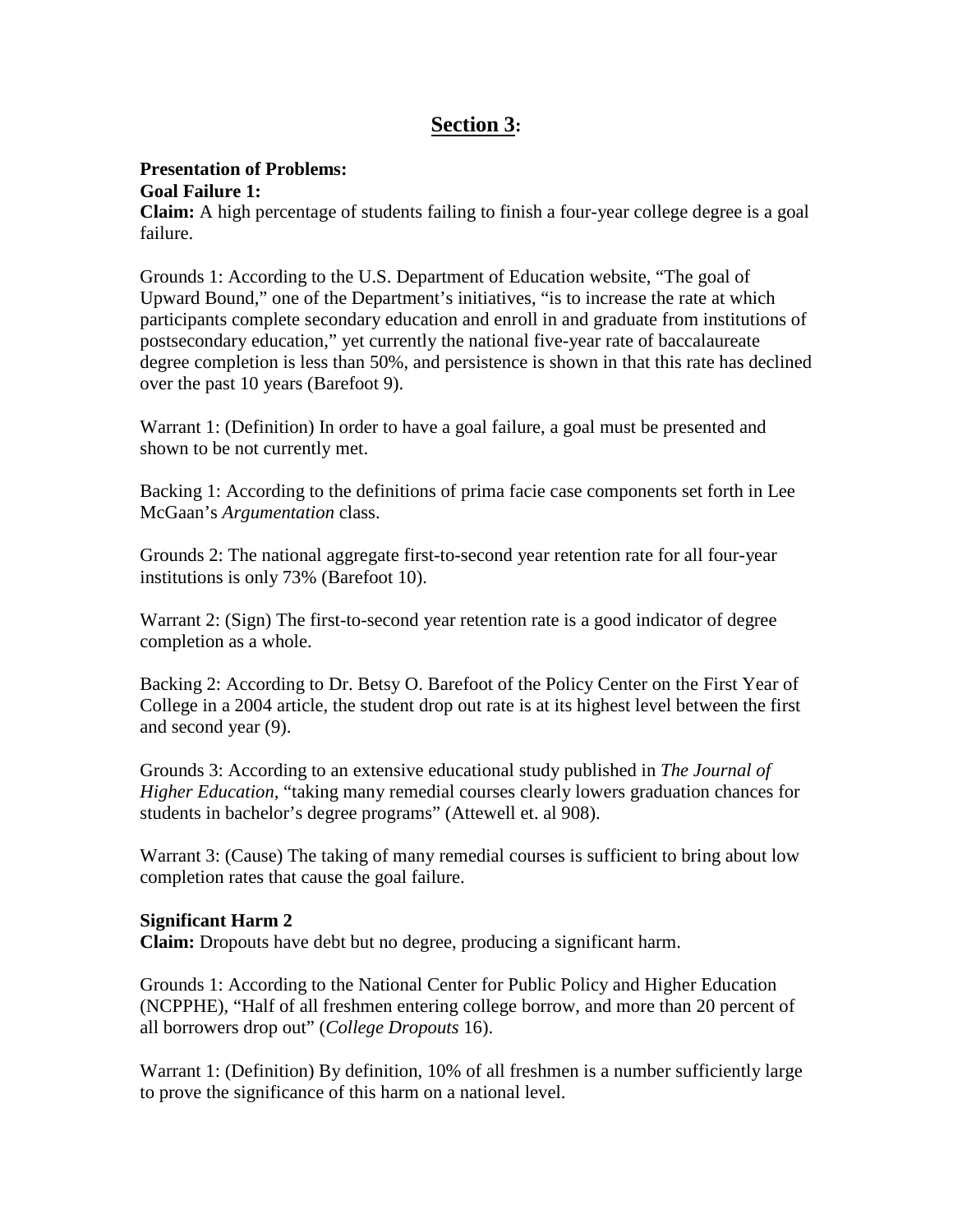Grounds 2: College dropouts have "no degree, a debt to repay and a high risk of defaulting on their loan," according to Patrick Callan, president of the NCPPHE, and "in some cases, these students are worse off than before" (*College Dropouts* 16).

Warrant 2: (Definition) A statistically significant amount of students in this state is considered a harm.

Grounds 3: Only one in three students who took many remedial courses completed their degree within eight years (Attewell et al. 908).

Warrant 3: (Sign) Taking many remedial courses is a good indicator that a student will not successfully complete a bachelor's degree and is likely to drop out with debt.

#### **Significant Harm 3**

**Claim:** Presence of remedial education in postsecondary education is a significant harm.

Grounds 1: According to a 2006 article in *The Journal of Higher Education,* 40% of traditional undergraduates take at least one remedial course, and remediation is even more common among older, nontraditional students (Attewell et al. 886).

Warrant 1: (Definition) Statistically, 40% of students is a number sufficiently large to prove the significance of this harm on a national level.

Grounds 2: Dr. Ansley Abraham, director of the Southern Regional Education Board's Doctoral Scholars Program affirms, "Nationally, about a third of the students entering college need remediation. Educationally, that's probably higher than it should be" (Hamilton 31).

Warrant 2: (Authority) Dr. Abraham is an expert in his field, and his observations should be trusted.

Grounds 3: The presence of remedial education in postsecondary education takes money away from higher-level courses and overburdens the institution.

Warrant 3: (Definition) An institution that is overburdened is in a state of harm.

Grounds 4: The presence of remedial education in postsecondary education keeps the student in school longer, thereby accumulating more debt.

Warrant 4: (Definition) The accumulation of debt is considered a significant harm when it affects a sufficient amount of students.

#### **Greater Good 4**

**Claim:** Potential for a greater good lies in better allocating resources.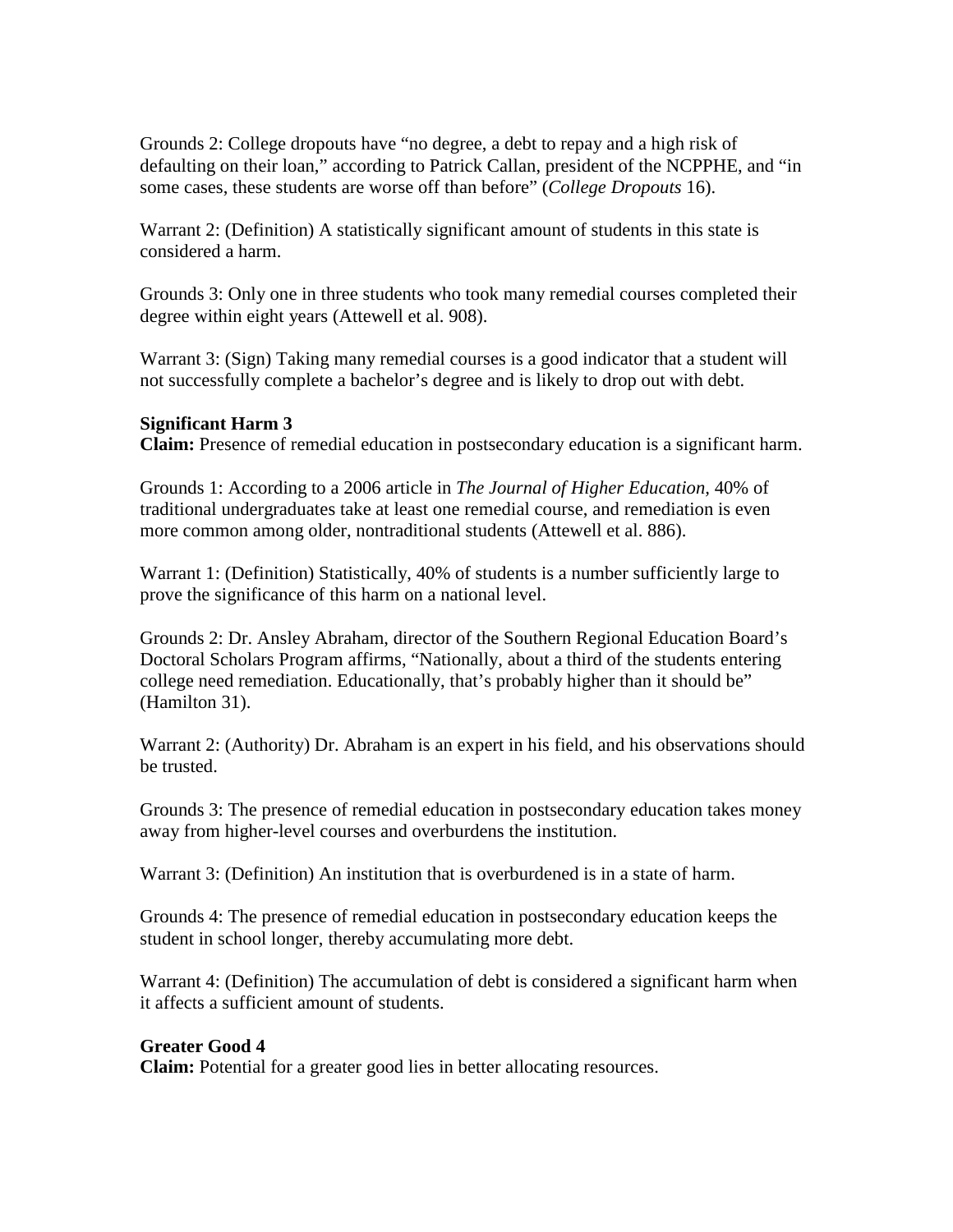Grounds 1: According to Abraham, many professors feel that "being relegated to remedial courses is used as a form of punishment" among faculty. "It's a clear signal that you've lost favor" (Hamilton 33).

Warrant 1: (Cause) Professors who feel punished are less likely to teach in a quality manner and could be better used elsewhere.

Grounds 2: Institutions of higher education have to spend a significant portion of their budgets to offer remedial courses.

Warrant 2: (Definition) A large amount of institutions spending sizable amounts of their budgets can be classified as a significant issue.

Grounds 3: According to a 2002 article in *Time* by John Cloud, taxpayers spend approximately \$1 billion a year on remedial classes (60).

Warrant 3: (Definition) Statistically, \$1 billion per year is a large enough amount to prove significance for a greater good.

#### **Significant Harm 5**

**Claim:** When there are a significant number of students in a class who aren't up to standard, it brings down the *entire* class, resulting in significant harm.

Grounds 1: According to noted educator, Dr. Lee McGaan, such an occurrence degrades the quality of the education received by both those who require remedial education and those who don't (in-class conversation).

Warrant 1: (Authority) Dr. McGaan is a communication expert, and his observations should be trusted.

Grounds 2: According to Dr. Hunter Boylan, professor and director of the National Center for Developmental Education, "Only 43 percent of America's high school students complete a college preparatory curriculum, while 65 percent go on to college. So there's a substantial percentage of students—22 percent—who enter college without having taken the curriculum that would properly prepare them" (Hamilton 32).

Warrant 2: (Cause) 22% of students in a class is a significant enough number of students to lower the curriculum.

#### **Presentation of the Plan:**

- 1. Mandate Our plan provides for 4-year, baccalaureate institutions to raise their admission standards.
- 2. Mechanism Regional accreditation organizations (rao's) will only accredit institutions that have raised their admission standards.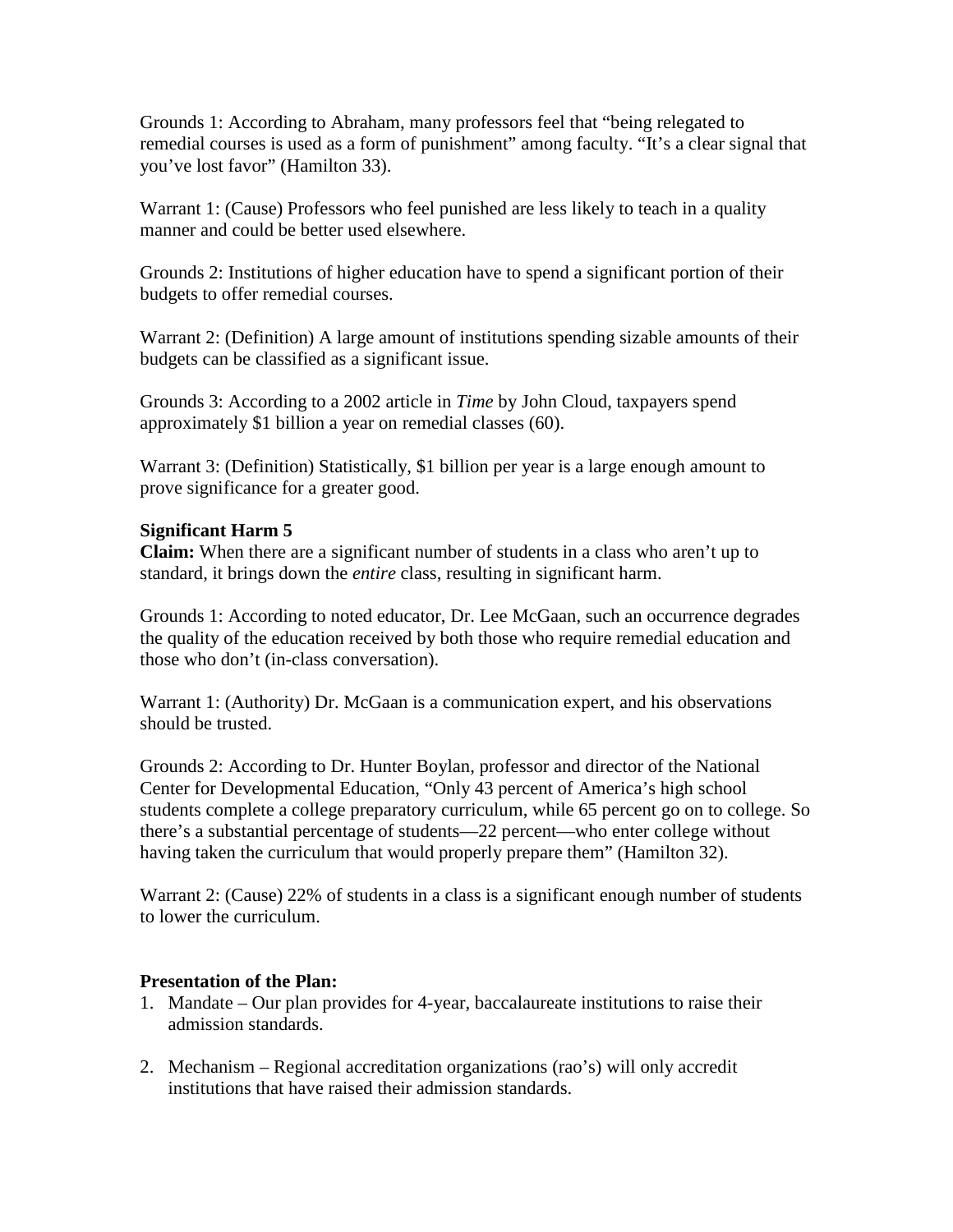#### 3. Function

- a. Intent To direct students to institutions that can best meet their educational needs.
- b. Procedure:
	- i. The Council for Higher Education Accreditation (CHEA) will mandate that, when accrediting a 4-year baccalaureate institution, all member rao's may only grant accreditation if the institution has raised its admission standards in the following ways:
		- 1. Raise the SAT/ACT/GPA/GED minimum allowance by 20% of its current standard
		- 2. Unless the institution is already in the top 10% of academic admission standards in the nation.
	- ii. During an institution's accreditation process, the rao will notify the institution of its standing in relation to the new admission standards.
	- iii. The institution will be given one accreditation cycle to comply with the standards.
	- iv. If the institution is successful in meeting the standards by the next accreditation process, accreditation will be granted and no lapse will have taken place.
	- v. If the institution is not successful in meeting the standards, accreditation will not be granted.
- c. Enforcement The rao's will enforce the policy on institutions using the power of accreditation, while CHEA will enforce the policy on rao's with the power of CHEA membership.

## **Presentation of Workability Arguments:**

**Claim:** The raising of academic standards will motivate individuals to strive to meet those standards in admissions at baccalaureate institutions.

Grounds 1: The raising of standards has already seen marked success in the realm of post-secondary athletics in the case of Proposition 48 (Heck 603).

Warrant 1: (Analogy) Four-year baccalaureate institutions and the NCAA are similar in terms of their standards' effects on students at the postsecondary level of education.

## **Presentation of Solvency Arguments: Goal Failure 1:**

**Claim:** Our plan will decrease the high percentage of students failing to finish a four-year college degree, thus eliminating the goal failure.

Grounds 1:By raising the admission standards for four-year institutions, students will be directed to shore up their competencies before entering these institutions, resulting in better academic performance.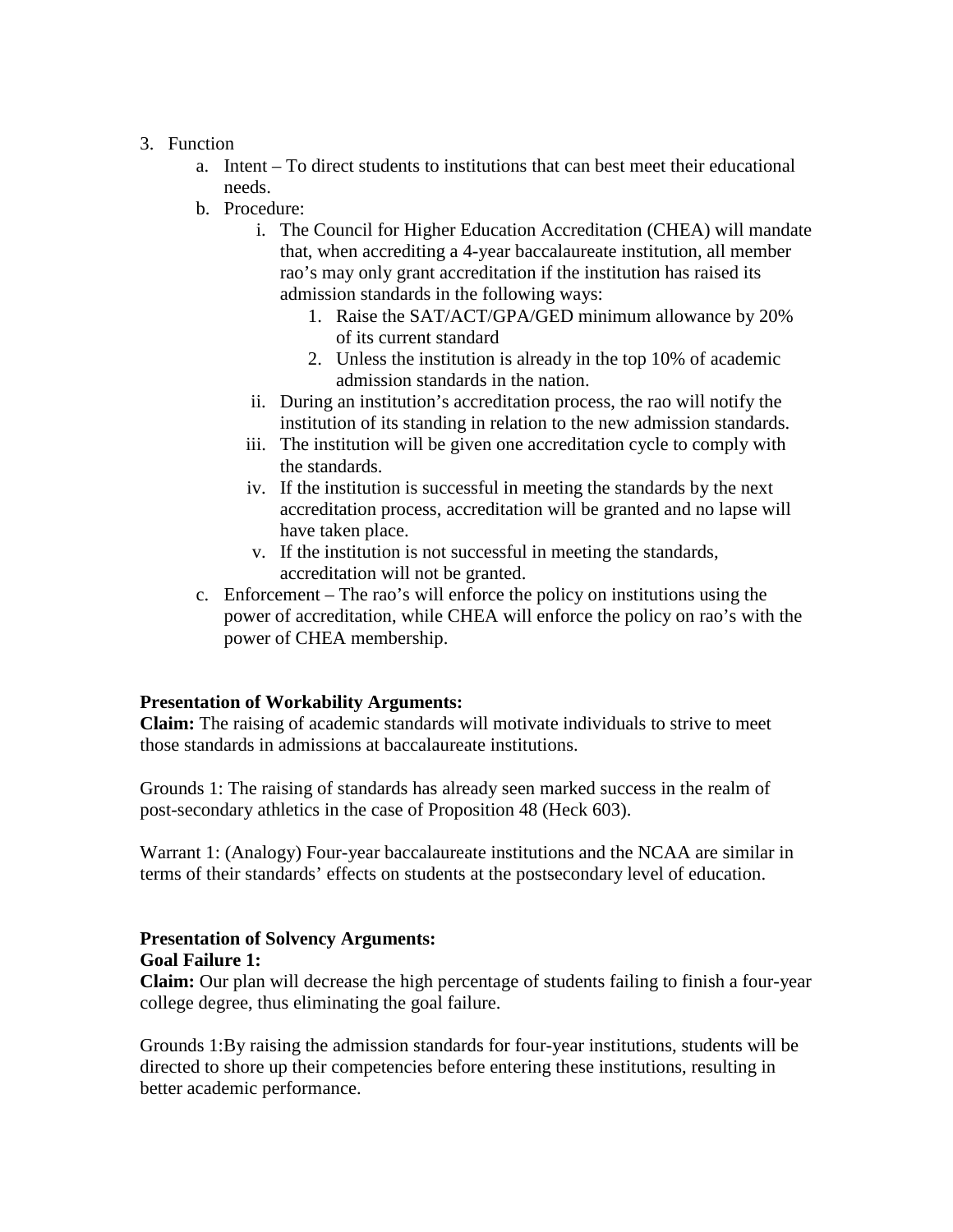Warrant 1: (Cause) Better academic performance leads to increased retention rates.

Grounds 2: These results would allow the U.S. Department of Education's goal (to increase the rate at which students complete secondary education and enroll in and graduate from institutions of postsecondary education) to be restored.

Warrant 2: (Definition) When a goal set forth is being met, a goal failure no longer exists.

#### **Significant Harm 2**

**Claim:** To decrease the significant harm our plan will cut down on the dropouts, thus significantly reducing debt with no degree.

Grounds 1: Increased student competency will reduce the number of dropouts.

Warrant 1: (Definition) Fewer dropouts due to inability to perform means fewer members of society caught in college debt.

Grounds 2: According to Silla Brush of the *Chronicle of Higher Education*, borrowers who graduate from college are twice as likely to be employed as borrowers who drop out and 10 times less likely to default on their loans (Brush A20).

Warrant 2: (Definition) Fewer dropouts mean fewer members of society significantly harmed.

#### **Significant Harm 3**

**Claim:** The presence of remedial education in postsecondary education will be removed by our plan, thereby removing the significant harm.

Grounds 1: By raising the admission standards for four-year institutions, inevitably the percentage of enrolled students who need remediation classes will decrease significantly.

Warrant 1: (Deduction) A lack of need for a program leads to its elimination.

Grounds 2: Institutions will be able to reallocate resources previously spent on remediation.

Warrant 2: (Definition) By definition, the reallocation of resources toward more effective endeavors eliminates the significant harm.

Grounds 3: Students are not in school longer, accruing more debt.

Warrant 3: (Definition) By definition, the reduction of debt eliminates the significant harm.

## **Greater Good 4**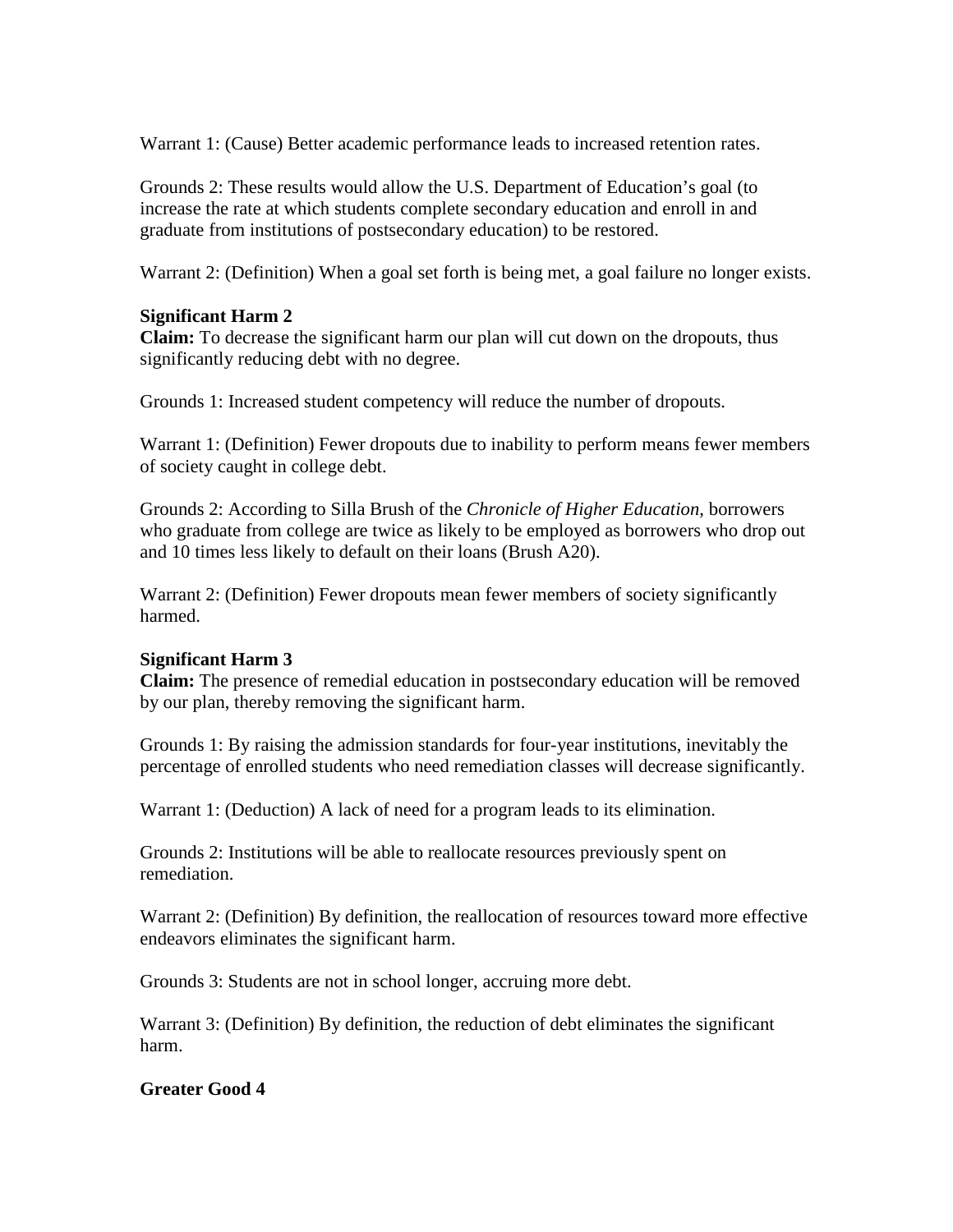**Claim:** Our plan will better allocate resources thus providing a greater good.

Grounds 1: Professors who had taught remediation courses will be able to teach higher course levels, removing the "stigma" of teaching remedial courses.

Warrant 1: (Definition) Professors who feel valued teach in a quality manner.

Grounds 2: Institutional dollars that were put toward remedial courses will be rerouted to needs that will benefit the entire campus and the educational needs of the institution as a whole.

Warrant 2: (Definition) By definition, funds allocated to help all have a greater potential for good than funds allocated to help only some.

Grounds 3: Taxpayers will longer have to pay twice (once when paying for primary education and once when paying for state-funded higher education) for society's students to learn the same information.

Warrant 3: (Common Sense) Taxpayers should only have to pay once for material to be taught.

#### **Significant Harm 5**

**Claim:** Our plan will remove the significant number of students that are below par in classes, thereby reducing the significant harm.

Grounds 1: Raised admission standards will inevitably decrease the number of students in need of remediation.

Warrant 1: (Definition) Less students needing remedial education means less frequent occurrence of curriculum being diluted to meet needs of remedial students.

Grounds 2: Because the quality of education will no longer be at a diluted level, the value of college education will increase for all students.

Warrant 2: (Definition) By definition, the increase of the value of a college education is synonymous with the removal of a significant harm.

#### **Presentation of Additional Benefits:**

**Claim:** Our plan provides for additional benefits.

Grounds 1: Our plan will decrease the current trend of rapid depreciation of the Bachelor's Degree.

Warrant 1: (Definition) According to basic economic principles, decreasing the supply of a product or qualification increases its demand.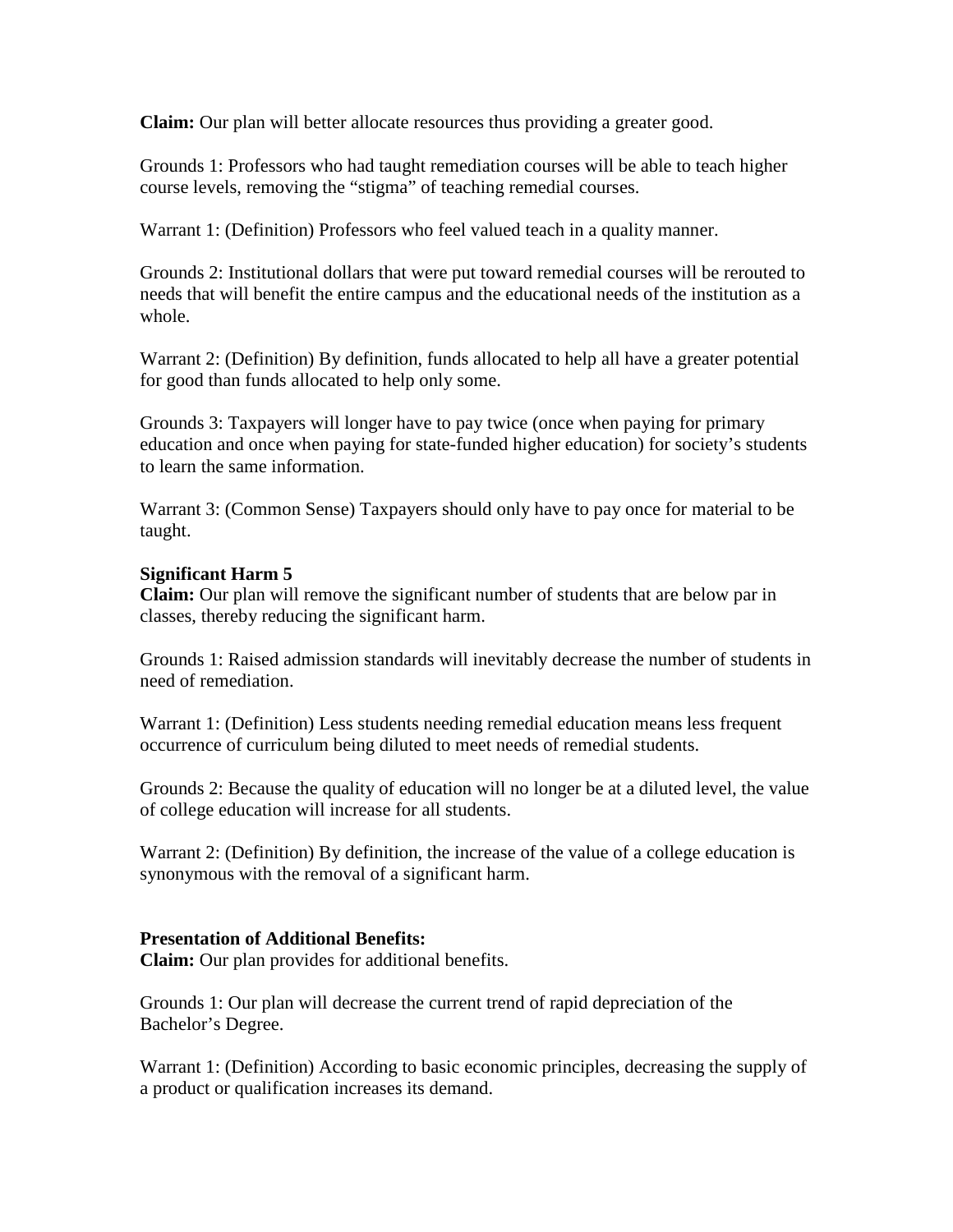Grounds 2: Our plan will also increase workforce competency, which is a required element for the bettering of America's standing in the global labor force according to Dr. Robert McCabe (Hamilton 33).

Warrant 2: (Authority) Dr. McCabe is an expert in his field, and his observations should be trusted.